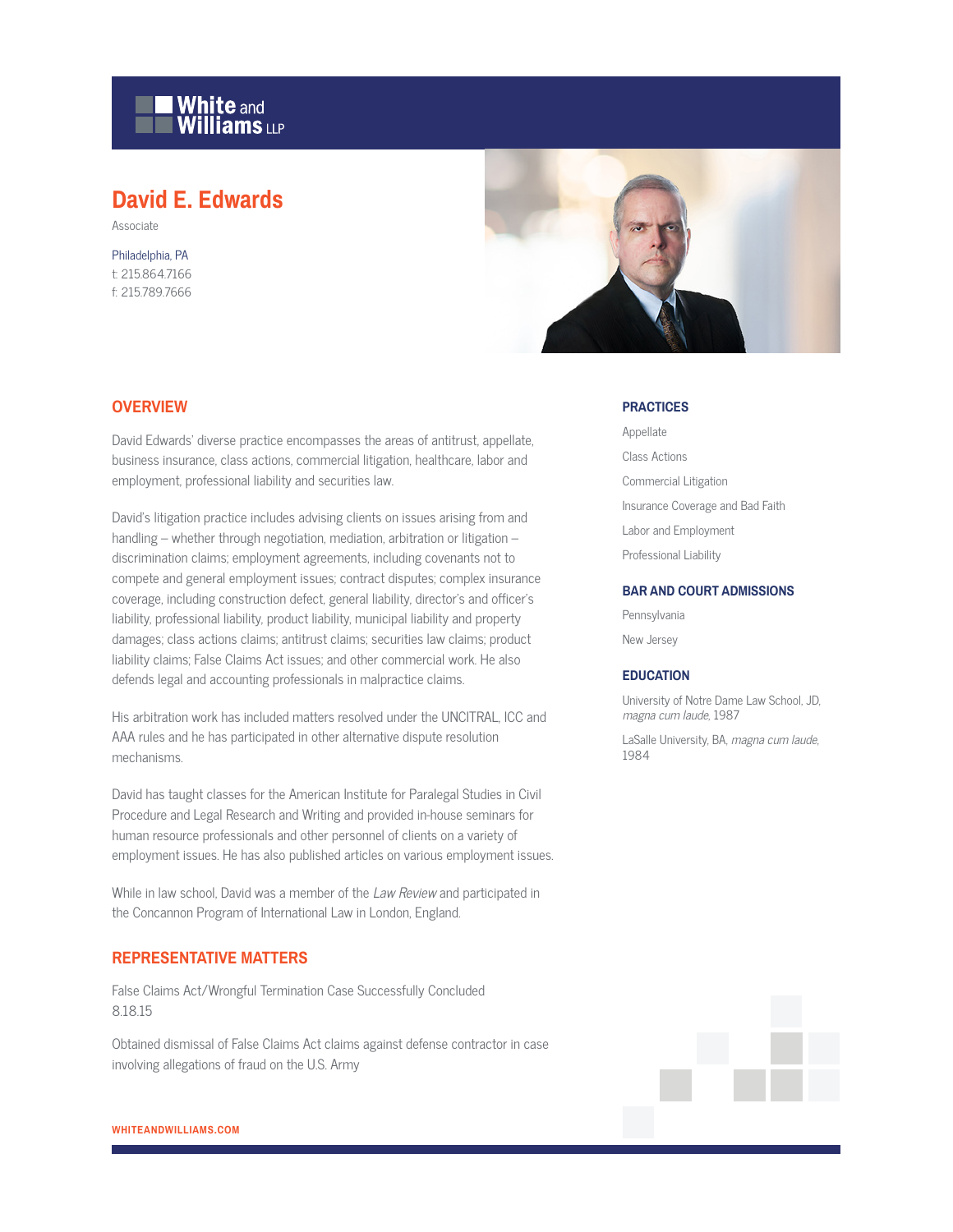

Defamation, breach of contract, tortious interference claims and product liability claims

Employment contracts and actions, including discrimination claims, restrictive covenants, wrongful termination and wage cases

Antitrust claims, including physician privileges cases, monopoly claims and price-fixing (Angelico v. Lehigh Valley Hosp.)

Insurance coverage claims, including bad faith claims (Pizzini v. American Int'l Specialty Lines Ins. Co.)

False Claims Act claims (Gibbons v. Kvaerner Philadelphia Shipyard, Inc.,)

Argument before Superior Court on appeal of Insurance Coverage issue where judgment was entered on the pleadings – affirmed (Southcentral Employment Corp. v. Birmingham Fire Ins. Co. of Pa.)

Defended legal malpractice claims

## **IN THE NEWS**

Coverage College Celebrates Its 10th Anniversary 9.22.16

The Ninth Annual Coverage College Features True-to-Life Case Study 10.8.15

## **EVENTS**

If You Build It, They Will Come...Claims That Is White and Williams Coverage College, 9.22.16

Coverage College® 2015 10.8.15

## **PUBLICATIONS**

Court Rules ADA Prevents School District from Dropping Mask Mandate The Employment Law Counselor, 2.25.22

New Requirements for Most Employers for the New Year The Employment Law Counselor, 11.9.21

Court Inoculates Hospital From Claims by Workers Fired for Not Getting COVID-19 Vaccine The Employment Law Counselor, 7.8.21

The Pandora's Box of Post-Pandemic Return to Work The Employment Counselor, 4.29.21